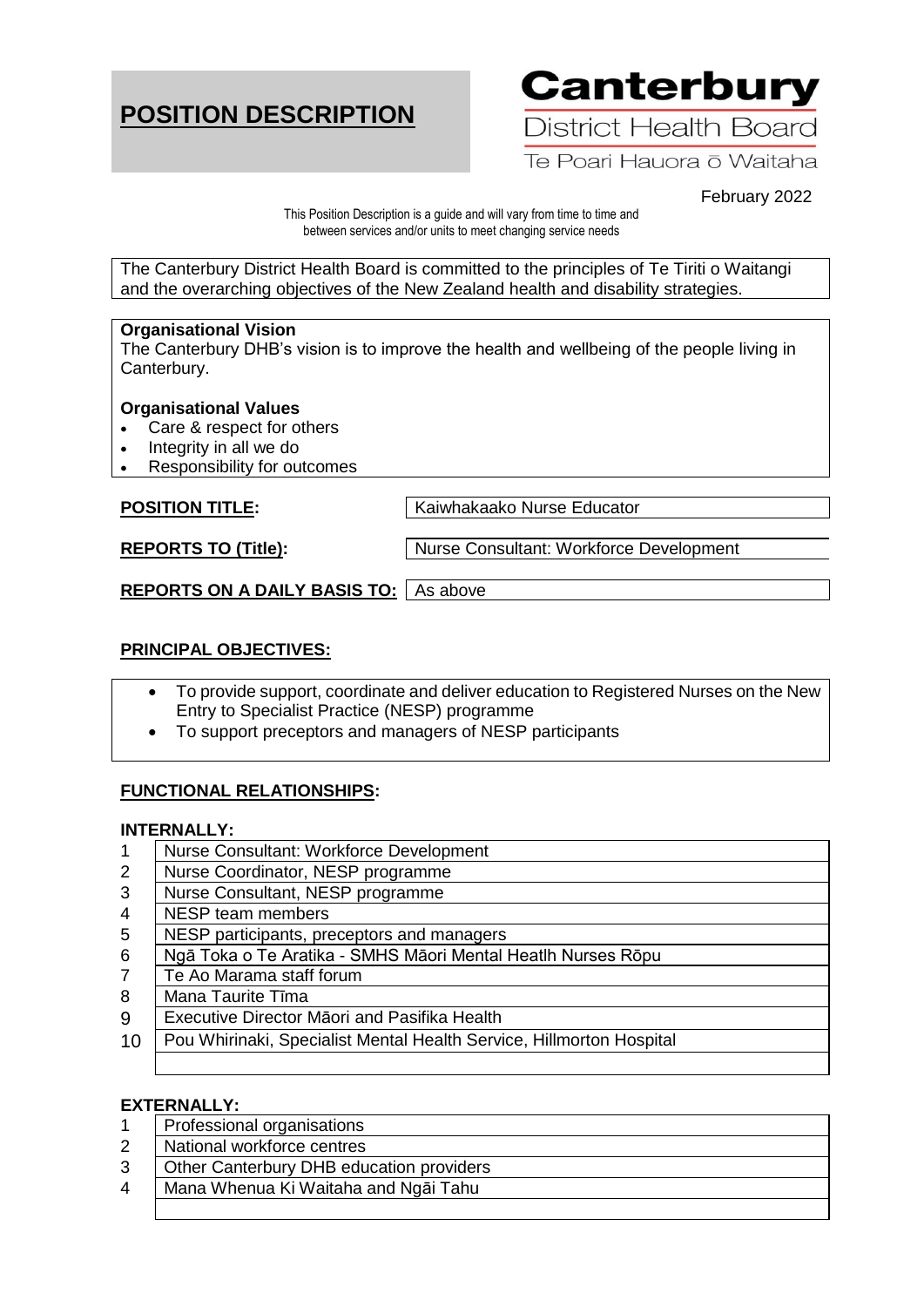# **KEY PERFORMANCE OBJECTIVES:**

| <b>Task</b>            | Coordination and delivery of specified NESP education courses            |
|------------------------|--------------------------------------------------------------------------|
| <b>Expected Result</b> | All courses delivered as per training calendar                           |
| <b>Task</b>            | Working with NESP preceptors and other clinical team members to          |
|                        | coordinate the clinical education of NESPs in practice                   |
| <b>Expected Result</b> | All NESPs, preceptors and managers are supported in accordance           |
|                        | with NESP programme specifications                                       |
| Task                   | Coordination and delivery of specified NESP education to support cohorts |
|                        | of Māori NESP nurses                                                     |
| <b>Expected Result</b> | Cohorts of Māori NESPs are proactively supported                         |
| Task                   | Coordination and delivery of specified NESP education designed to assist |
|                        | NESP nurses' practice with tangata whaiora and whānau                    |
| <b>Expected Result</b> | All courses delivered as per training calendar                           |
| Task                   | Coordination and delivery of specified NESP education designed to assist |
|                        | NESP nurses' to develop practices demonstrating the principles of Te     |
|                        | Tiriti o Waitangi                                                        |
| <b>Expected Result</b> | All courses delivered as per training calendar                           |
|                        |                                                                          |

# **HEALTH & SAFETY:**

- Observe all Canterbury DHB safe work procedures and instructions
- Ensure your own safety and that of others
- Report any hazards or potential hazard immediately
- Use all protective equipment and wear protective clothing provided
- Make unsafe work situations safe or, if they cannot, inform your supervisor or manager
- Co-operate with the monitoring of workplace hazards and employees health
- Ensure that all accidents or incidents are promptly reported to your manager
- Report early any pain or discomfort
- Take an active role in the Canterbury DHB's rehabilitation plan, to ensure an early and durable return to work
- Seek advice from your manager if you are unsure of any work practice

# **QUALITY:**

Every staff member within CDHB is responsible for ensuring a quality service is provided in their area of expertise. All staff are to be involved in quality activities and should identify areas of improvement. All staff are to be familiar with and apply the appropriate organisational and divisional policies and procedures.

# **QUALIFICATIONS & EXPERIENCE:**